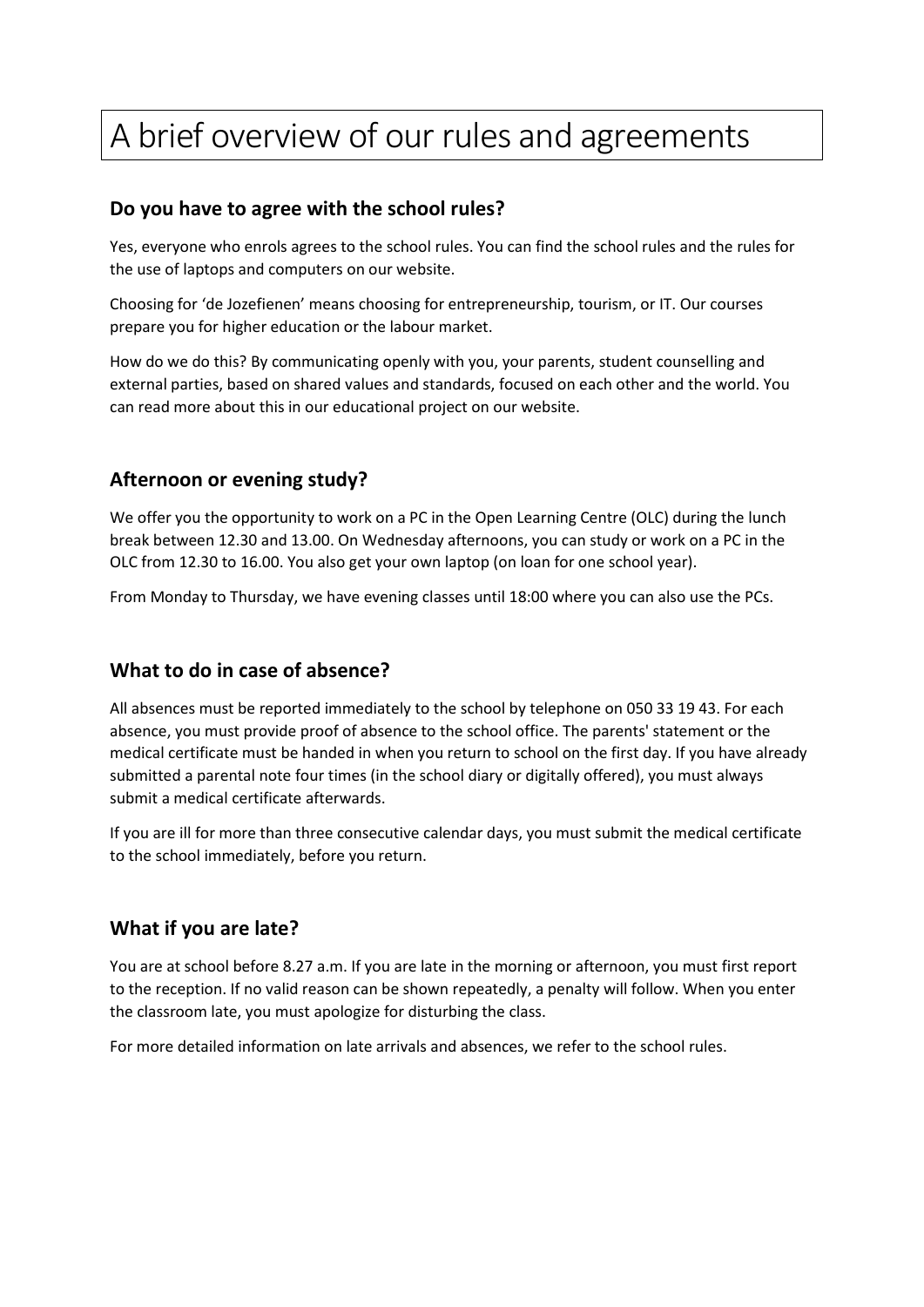## **What dress code do we have?**

There is no uniform at our school, but there are some agreements. For example, clothes should not carry any provocative slogans or symbols. Stylish trousers or skirts must be of a decent length. Just above the knee is acceptable, mini-skirts or shorts are not. The trousers must not be torn or badly frayed. Low-hanging trousers (skate, hip hop, jogging, training trousers ...) are not allowed. Tops with spaghetti straps and halter tops are also not allowed.

Footwear: Flip-flops and slippers are not allowed. Laces must be closed.

We expect a well-groomed hairdo: no extravagant haircuts or unnaturally coloured hair.

No headgear may be worn in the school, except in cold weather with the permission of the principal. Extravagant make-up and eccentric jewellery and piercings are not allowed.

For more detailed information on the rules of life, we refer you to our school regulations.

## **Which schoolbooks should you order?**

We will provide you with the book lists at registration and via the links on our website.

TIP: Make sure you don't already have the correct version of the atlas, calculator, etc. in your possession.

Soon the book lists for the school year 2022-2023 will be available on our website

#### **How do you order your books?**

You can buy the books via your trusted bookshop or online vi[a www.studieshop.be](http://www.studieshop.be/) Follow the steps below:

- Choose a field of study/institution under "Bestel jouw studiepakket": select 'Sint-Jozefsinstituut Handel, Toerisme & IT Brugge' from the list.
- Choose a study list: select the field of study that you will follow next school year from the list.
- Log in with your account or create an account.
- Then click on 'Check je lijst'.

Sometimes you must make a choice here.

- Click on 'Naar boekenlijst' list' or 'Toevoegen'.
- New books are already marked.
- Books you may already have from last year are not marked.

Then follow the steps to order the books.

Please ignore the suggestions for "leuke artikelen" (other school supplies such as laptops, drinking bottles, notebooks, markers ...). This is misleading advertising and you do not need these items.

The books are delivered to your home.

It is very important that our students can already attend classes with all books as from 1 September. Therefore, we strongly recommend ordering them in time, and that is before 08/07.